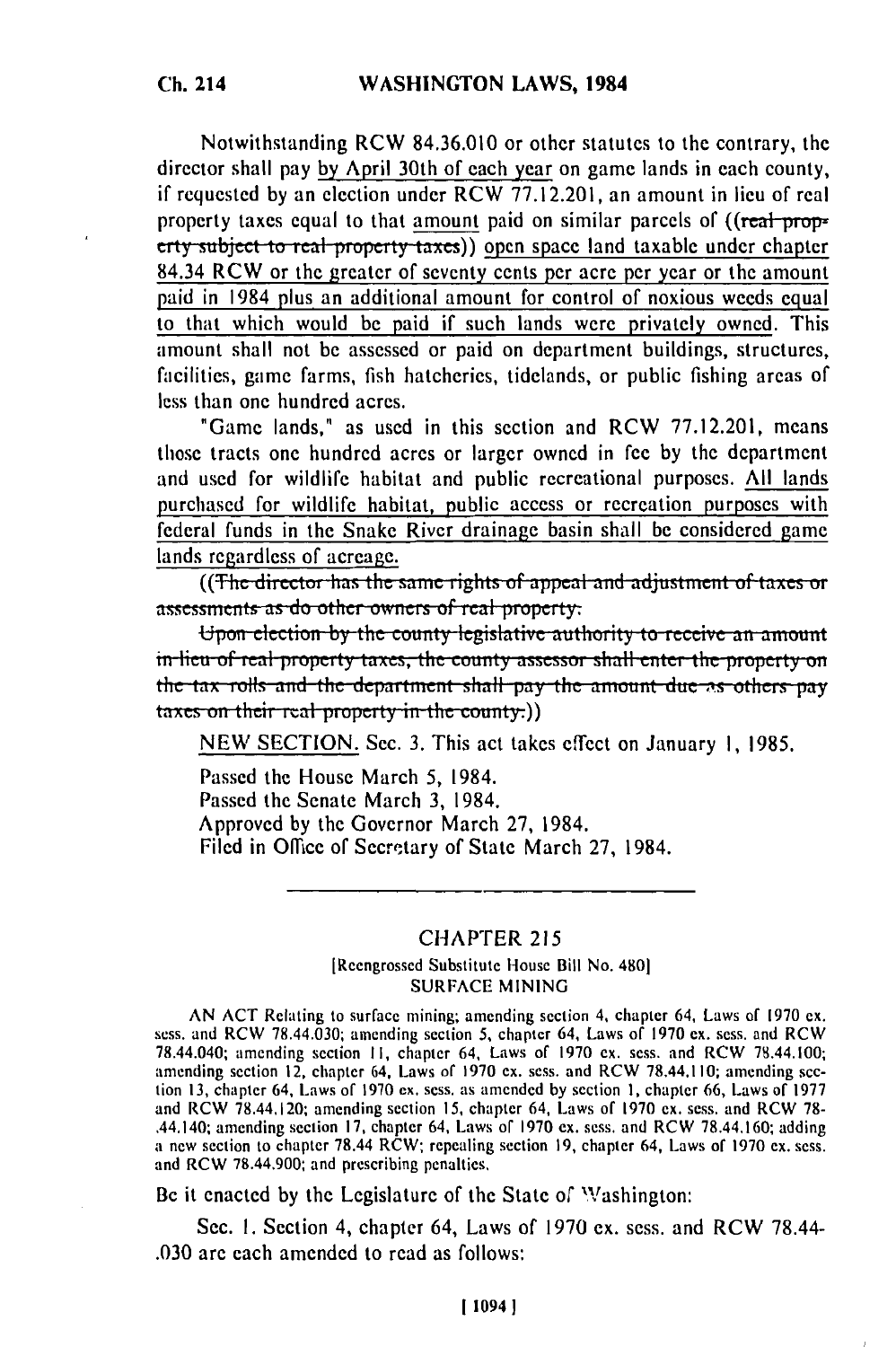As used in this chapter, unless the context indicates otherwise:

(I) "Surface mining" shall mean all or any part of the process involved in mining of minerals by removing the overburden and mining directly from the mineral deposits thereby exposed, including open-pit mining of minerals naturally exposed at the surface of the earth, mining by the auger method, and including the production of surface mining refuse. For the purpose of this chapter surface mining shall mean those operations described in this paragraph from which more than ten thousand tons of minerals are produced or more than two acres of land is newly disturbed within a period of twelve consecutive calendar months. Surface mining shall not include excavation or removal of sand, gravel, clay, rock or other materials in remote areas by an owner or holder of a possessory interest in land for the primary purpose of construction or maintenance of access roads to or on such landowner's property. Surface mining shall not include excavation or grading conducted for farming, on-site road construction or other on-site construction, but shall include adjacent or off-site borrow pits except those on landowner's property for use on access roads on such property. Prospecting and exploration activities shall be included within the definition of surface mining when they are of such nature and extent as to exceed the qualifying sizes listed above or when collectively they disturb more than one acre per eight acres of land area.

(2) "Unit of surface mined area" shall mean the area of land and water covered by each operating permit that is actually newly disturbed by surface mining during each twelve-month period of time, beginning at the date of issuance of the permit, and shall comprise the area from which overburden and/or minerals have been removed, the area covered by spoil banks, and all additional areas used in surface mining operations which by virtue of such use are thereafter susceptible to excessive erosion.

(3) "Abandonment of surface mining" shall mean a cessation of surface mining, not set forth in an operator's plan of operation or by any other sufficient written notice, extending for more than six consecutive months or when, by reason of examination of the premises or by any other means, it becomes the opinion of the department of natural resources that the operation has in fact been abandoned by the operator: PROVIDED, That the operator does not, within thirty days of receipt of written notification from the department of his intent to declare the operation abandoned, submit evidence to the department's satisfaction that the operation is in fact not abandoned.

(4) "Minerals" shall mean coal, clay, stone, sand, gravel, metallic ore, and any other similar solid material or substance to be excavated from natural deposits on or in the earth for commercial, industrial, or construction uses.

(5) "Overburden" shall mean the earth, rock, and other materials that lie above a natural deposit of mineral.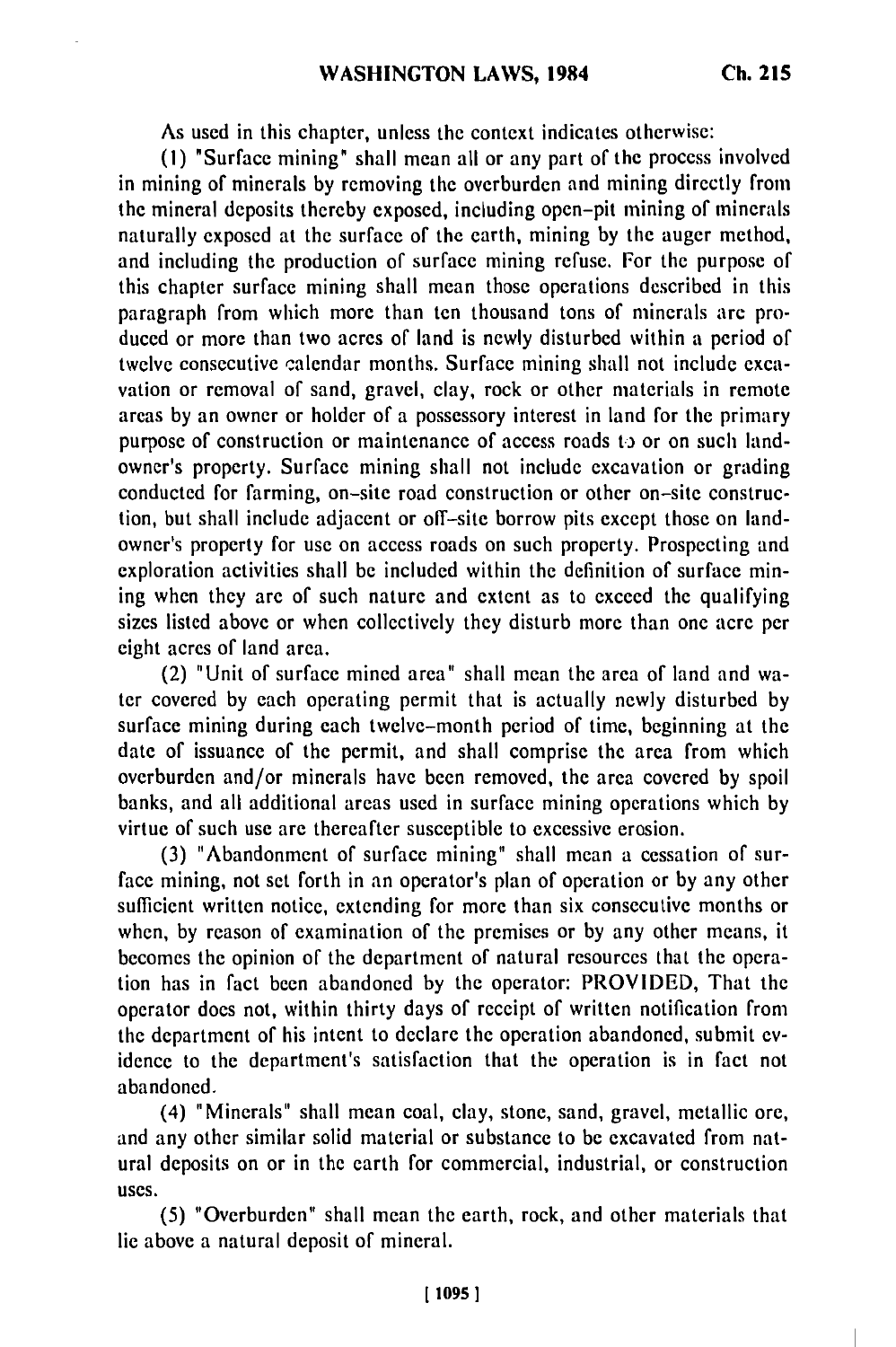**(6)** "Surface mining refuse" shall mean all waste soil, rock, mineral, liquid, vegetation, and other material directly resulting from or displaced by the mining, cleaning, or preparation of minerals during the surface mining operations on the operating permit area, and shall include all waste materials deposited on or in the permit area from other sources.

(7) "Spoil bank" shall mean a deposit of excavated overburden or mining refuse.

(8) "Operator" shall mean any person or persons, any partnership, limited partnership, or corporation, or any association of persons, either natural or artificial, including every public or governmental agency engaged in surface mining operations, whether individually, jointly, or through subsidiaries, agents, employees, or contractors.

(9) "Department" ( $(\text{shall})$ ) means the ( $(\text{board})$ ) department of natural resources.

(10) "Reclamation" shall mean the reasonable protection of all surface resources subject to disruption from surface mining and rehabilitation of the surface resources affected by surface mining. Although both the need for and the practicability of reclamation will control the type and degree of reclamation in any specific instance, the basic objective will be to reestablish on a continuing basis the vegetative cover, soil stability, water conditions, and safety conditions appropriate to the intended subsequent use of the area.

(I1) "Reclamation plan" shall mean the operator's written proposal, as required and approved by the department, for reclamation of the affected resources which shall include, but not be limited to:

(a) A statement of the proposed subsequent use of the land after reclamation and satisfactory evidence that all owners of a possessory interest in the land concur with this proposed use;

(b) Evidence that this subsequent use would not be illegal under local zoning regulations;

(c) Proposed practices to protect adjacent surface resources;

(d) Specifications for surface gradient restoration to a surface suitable for the proposed subsequent use of the land after reclamation is completed, and proposed method of accomplishment;

(e) Manner and type of revegetation or other surface treatment of disturbed areas;

(f) Method of prevention or elimination of conditions that will create a public nuisance, endanger public safety, damage property, or be hazardous to vegetative, animal, fish, or human life in or adjacent to the area;

(g) Method of control of contaminants and disposal of surface mining refuse;

(h) Method of diverting surface waters around the disturbed areas;

(i) Method of restoration of stream channels and stream banks to a condition minimizing erosion and siltation and other pollution;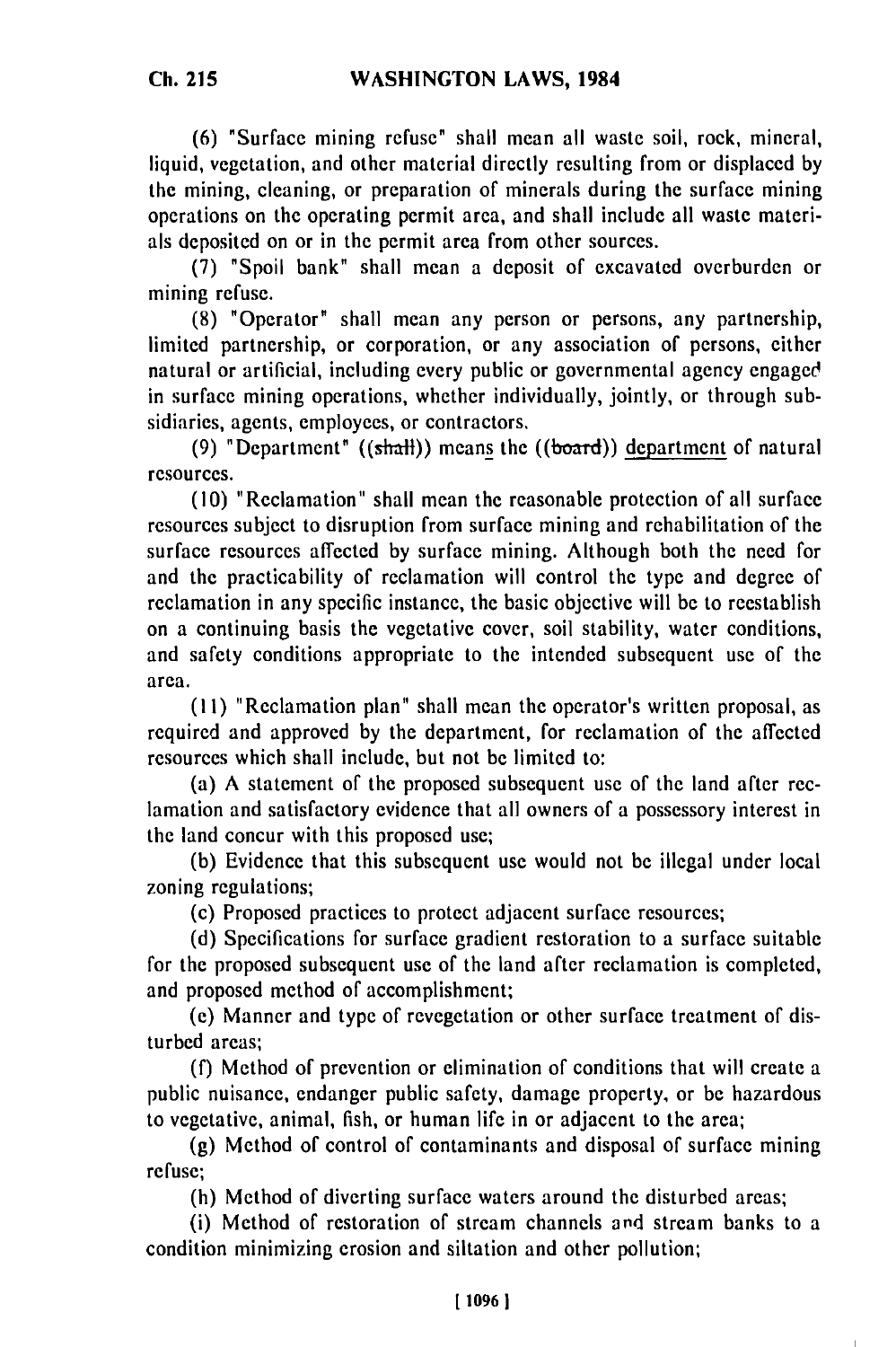(i) Such maps and other supporting documents as reasonably required by the department; and

(k) A time schedule for reclamation that meets the requirements of RCW 78.44.090.

Sec. 2. Section 5, chapter 64, Laws of 1970 ex. sess. and RCW 78.44-.040 are each amended to read as follows:

The ((board)) department of natural resources is charged with the administration of this chapter ((by utilizing the services of the department of natural resources)). In order to implement the chapter's terms and provisions, the department, under the provisions of the administrative procedure act (chapter 34.04 RCW), as now or hereafter amended, may from time to time promulgate those rules and regulations necessary to carry out the purposes of this chapter.

Sec. 3. Section 11, chapter 64, Laws of 1970 ex. sess. and RCW 78-.44.100 are each amended to read as follows:

Upon receipt of an application for a permit, the surface mining site must be inspected by a representative of the department. Within twenty-five days of receipt of the application and reclamation plan by the department and receipt of the permit fee, the department shall either issue an operating permit to the applicant or return any incomplete or inadequate application to the applicant along with a description of the deficiencies.

Failure to act within the twenty-five day period on the reclamation plan shall not be cause for a denial of a permit. The department shall set the amount of the bond or other security required for a ((provisional)) permit governing the surface mining operation set forth in the application. ( $(A)$ provisional permit shall be granted pursuant to conditions prescribed by the department until a plan is approved as long as the operator complies with the bond or security requirements established by the department. PRO-VIDED, HOWEVER, That a provisional permit shall not be granted if the department considers the site unsuitable for surface mining.)

If the department refuses to approve a reclamation plan in the form submitted by the operator, it shall notify the operator, in writing, stating the reasons for its refusal and listing such additional requirements to the operator's reclamation plan as are necessary for the approval of the plan by the department. Within thirty days, the operator shall either accept such additional requirements as part of the reclamation plan or file notice of appeal. ((If notice of appeal is filed by the operator, a provisional permit shall be granted as herein specified.))

The operating permit shall be granted for the period required to mine the land covered by the plan and shall be valid until the surface mining authorized by the permit is completed or abandoned, unless the permit is suspended by the department as provided in this chapter. The operating permit shall provide that the reclamation plan may be modified, after timely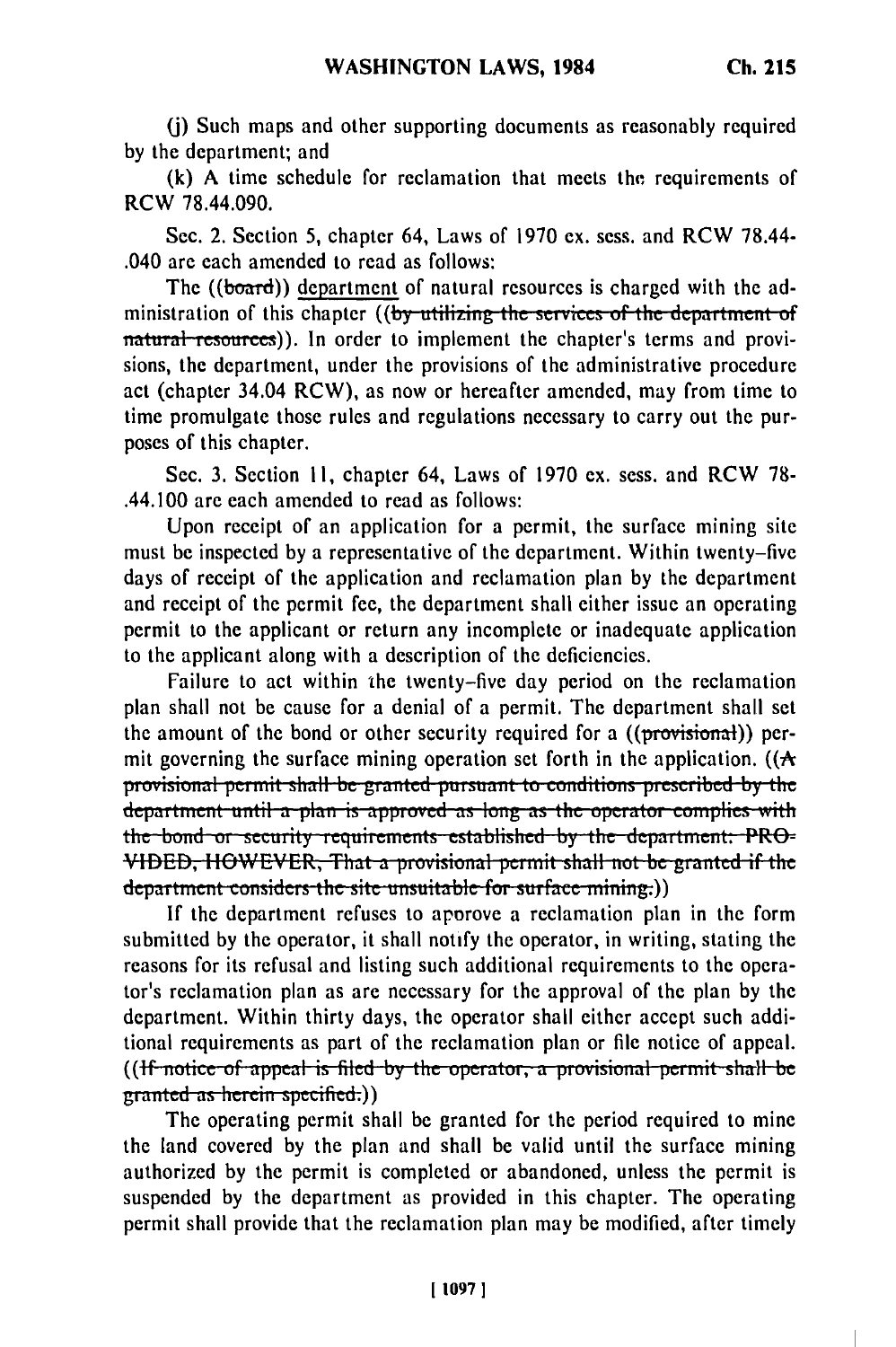**Ch. 215**

notice and opportunity for hearing, at any time during the term of the permit for any of the following reasons:

**(1)** To modify the requirements so that they will not conflict with existing laws;

(2) The department determines that the previcusly adopted reclamation plan is clearly impossible or impracticable to iriplement and maintain;

(3) The department determines that the previously adopted reclamation plan is obviously not accomplishing the intent of this chapter; or

(4) The operator and the department mutually agree to change the reclamation plan.

When one operator succeeds to the interest of another in any uncompleted surface mining operation by sale, assignment, lease, or otherwise, the department may release the first operator from the duties imposed upon him by this chapter as to such operation: PROVIDED, That both operators have complied with the requirements of this chapter and the successor operator assumes the duty of the former operator to complete the reclamation of the land, in which case the department shall transfer the permit to the successor operator upon approval of the successor operator's bond as required under this chapter.

Sec. 4. Section 12, chapter 64, Laws of 1970 ex. sess. and RCW 78- .44.110 are each amended to read as follows:

The permit fees required under this chapter shall be as follows:

**(I)** The basic fee for the permit shall be ((twenty-five)) two hundred fifty dollars per permit year for each separate location, payable with submission of the application and annually thereafter with submission of the report required in RCW 78.44.130.

(2) In addition, there shall be a five dollar per acre fee for all acreage exceeding ten acres which was newly disturbed by surface mining during the previous permit year, which acreage fee shall be paid at the time of submission of the report required in RCW 78.44.130.

**(3)** All fees collected shall be deposited in the general fund.

Sec. 5. Section 13, chapter 64, Laws of 1970 ex. sess. as amended by section 1, chapter 66, Laws of 1977 and RCW 78.44.120 are each amended to read as follows:

Upon receipt of an operating permit an operator other than a public or governmental agency shall not commence surface mining until the operator has deposited with the department an acceptable performance bond on forms prescribed and furnished by the department. This performance bond shall be a corporate surety bond executed in favor of the department by a corporation authorized tu do business in the state of Washington under the provisions of chapter 48.28 RCW and approved by the department. The bond shall be filed and maintained in an amount equal to the estimated cost of completing the reclamation plan for the area to be surface mined during the next twelve-month period and any previously surface mined area for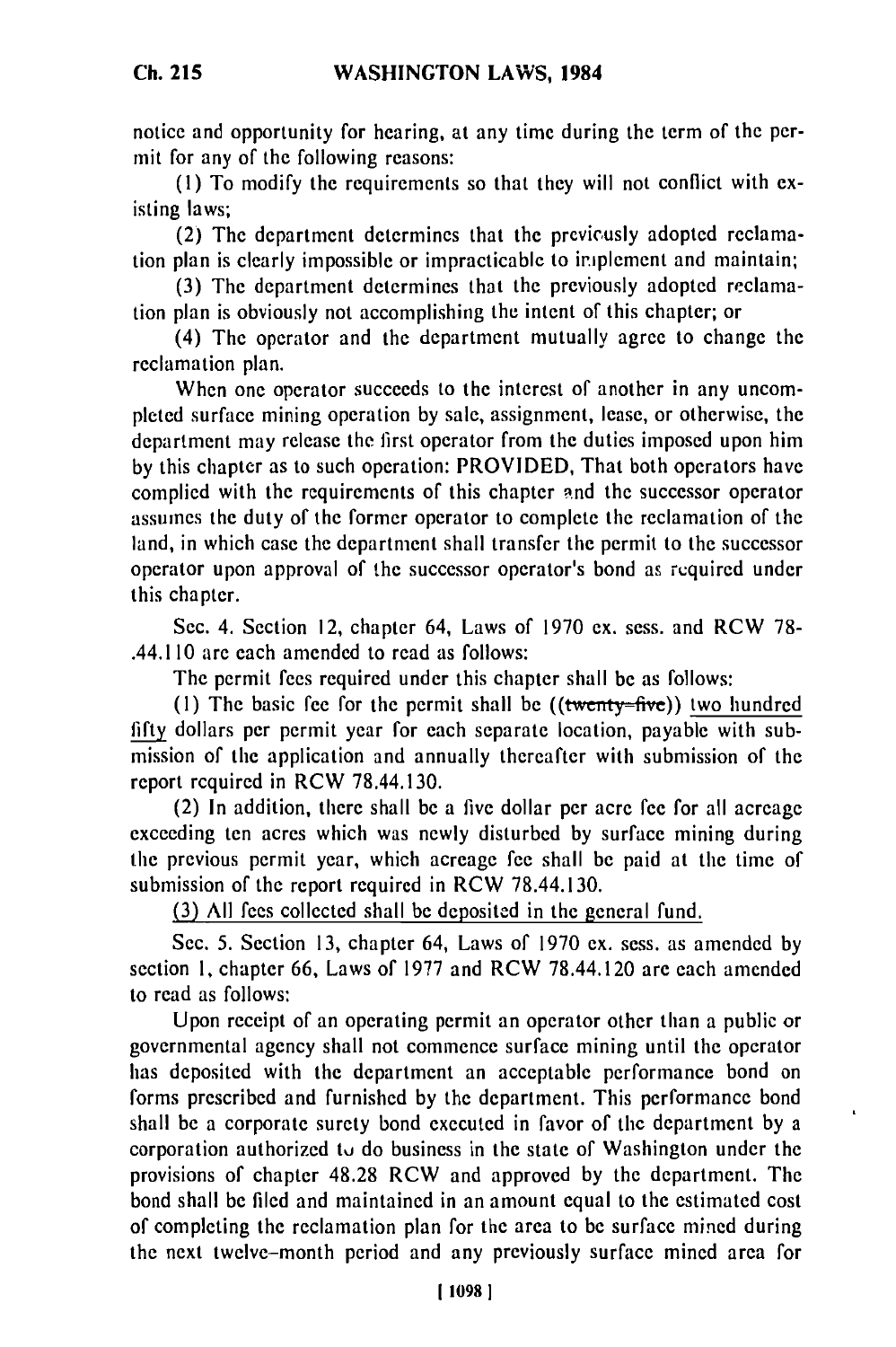which a permit has been issued and on which the reclamation has not been satisfactorily completed and approved. If an operator increases the area to be surface mined during the twelve month period, the department may increase the amount of the bond to compensate for the increase. The department shall have the authority to determine the amount of the bond that shall be required, and for any reason may refuse any bond not deemed ade**guate. ((In no case shall the amount of the bond be less than one hundred** dollars or more than two thousand five hundred dollars per acre or fraction  $therefore$ )

The bond shall be conditioned upon the faithful performance of the requirements set forth in this chapter and of the rules and regulations adopted  $((\text{pursun} + \text{thereto}))$  under it.

In lieu of the surety bond required by this section the operator may file with the department a cash deposit, negotiable securities acceptable to the department,  $((or))$  an assignment of a savings account or of a savings certificate in a Washington bank on an assignment form prescribed by the department, or bank letters of credit acceptable to the department.

Liability under the bond shall be maintained as long as reclamation is not completed in compliance with the approved reclamation plan unless released prior thereto as hereinafter provided. Liability under the bond may be released only upon written notification from the department. Notification shall be given upon completion of compliance or acceptance by the department of a substitute bond. In no event shall the liability of the surety exceed the amount of the surety bond required by this section.

A public or governmental agency shall not be required to post a bond under the terms of this chapter.

A blanket performance bond covering two or more surface mining operations may be submitted by an operator in lieu of separate bonds for each separate operation.

Sec. 6. Section 15, chapter 64, Laws of 1970 ex. sess. and RCW 78- .44.140 are each amended to read as follows:

Upon receipt of the operator's report, and at any other reasonable time the department may elect, the department shall cause the permit area to be inspected to determine if the operator has complied with the reclamation plan and the department's rules and regulations.

The operator shall proceed with reclamation as scheduled in ((his)) the reclamation plan. Following any written notice by the department noting deficiencies, the operator shall commence action within thirty days, or as directed **by** the department if it has determined that emergency actions are required, to rectify these deficiencies and shall diligently proceed until the deficiencies are corrected: PROVIDED, That deficiencies that also violate other laws that require earlier rectification shall be corrected in accordance with the applicable time provisions of such laws. The department may extend performance periods referred to in **i** his section and in RCW 78.44.090,

 $\mathbf{v}_{\text{max}}$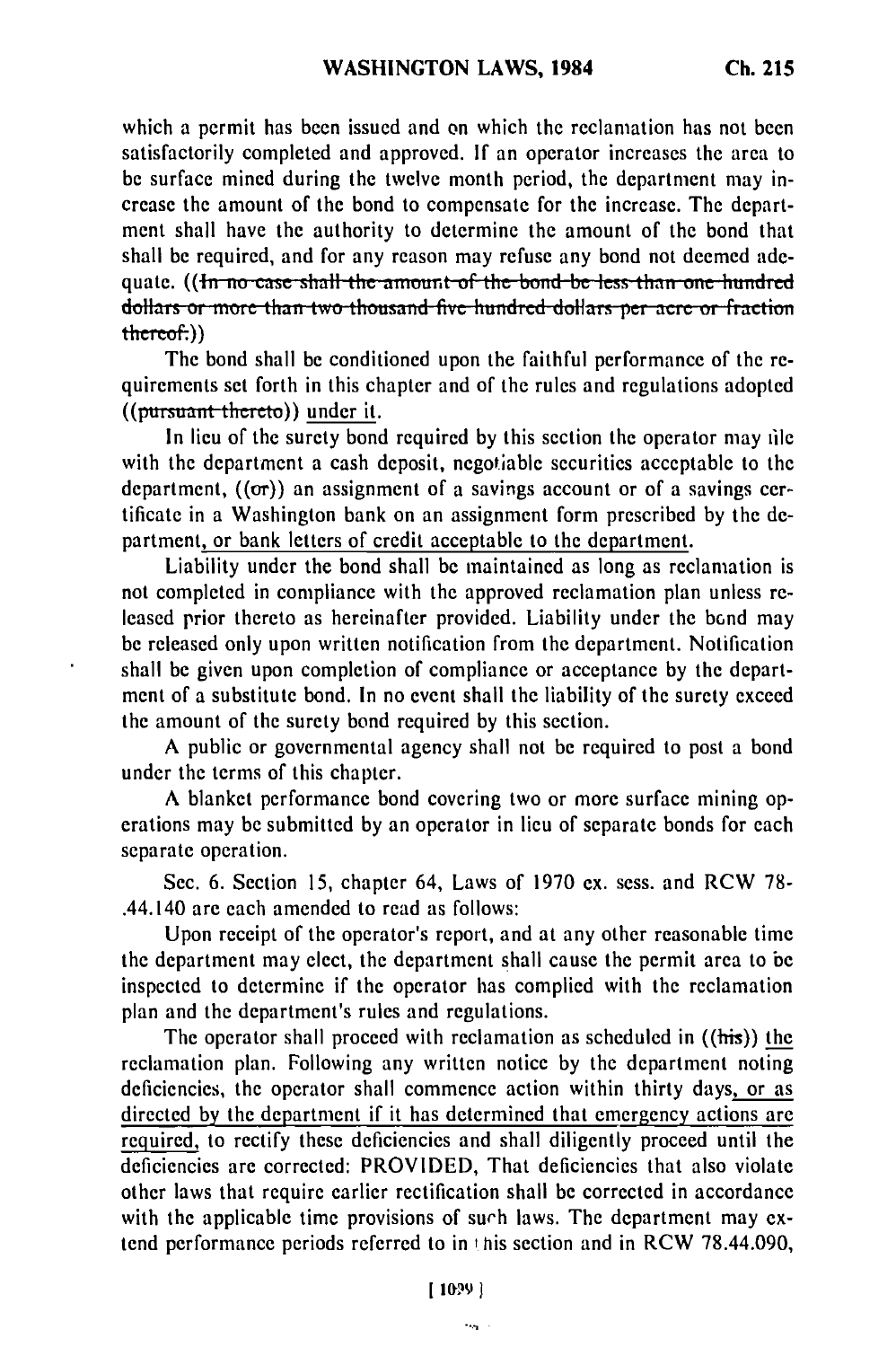for delays clearly beyond the operator's control, but only when the operator is, in the opinion of the department, making every reasonable effort to comply.

Within thirty days after notification by the operator and when in the judgment of the department reclamation of a unit of surface mined area is properly completed, the mining operator shall be notified in writing and his bond on said area shall be released or decreased proportionately.

If reclamation of surface mined land is not proceeding in accordance with the reclamation plan and the operator has not commenced action to rectify deficiencies within thirty days after notification by the department or as directed by the department, or if reclamation is not properly completed in conformance with the reclamation plan within two years after completion or abandonment of surface mining on any segment of the permit area, the department is authorized, with the staff, equipment and material under his control, or by contract with others, to take such actions as are necessary for the reclamation of the surface mined areas. If the department intends to undertake the reclamation, the department shall ascertain the probable costs of reclamation and shall notify the operator, the surety, and the owner of the probable costs. The operator or surety, or both, shall pay that amount to the department for reclaiming the surface mined land. The department shall keep a record of all necessary expenses incurred in carrying out any project or activity authorized under this section, including a reasonable charge for the services performed by the state's personnel and the state's equipment and materials utilized.

The department shall notify the operator, the owner, and ((his)) the surety by order. The order shall state the amount of necessary expenses incurred by the department in reclaiming the surface mined land and a notice that the amount is due and payable to the department by the operator and the surety to the extent that the amount has not already been paid. The department shall refund all amounts received above the amount of expenses incurred.

If the amount specified in the notice or order is not paid within thirty days after receipt of the notice, the attorney general, upon request of the department, shall bring an action on behalf of the state in the superior court for Thurston county or any county in which the persons to whom the notice or order is directed do business to recover the amount specified ((in the final order of the department)). The surety shall be liable to the state to the extent of the bond.

The amount owed the department by the operator for the reclamation performed by the state may be recovered by a lien against the reclaimed property, which may be enforced in the same manner and with the same effect as a mechanic's lien.

In addition to the other liabilities imposed by this chapter, failure to commence action to rectify deficiencies in reclamation within thirty days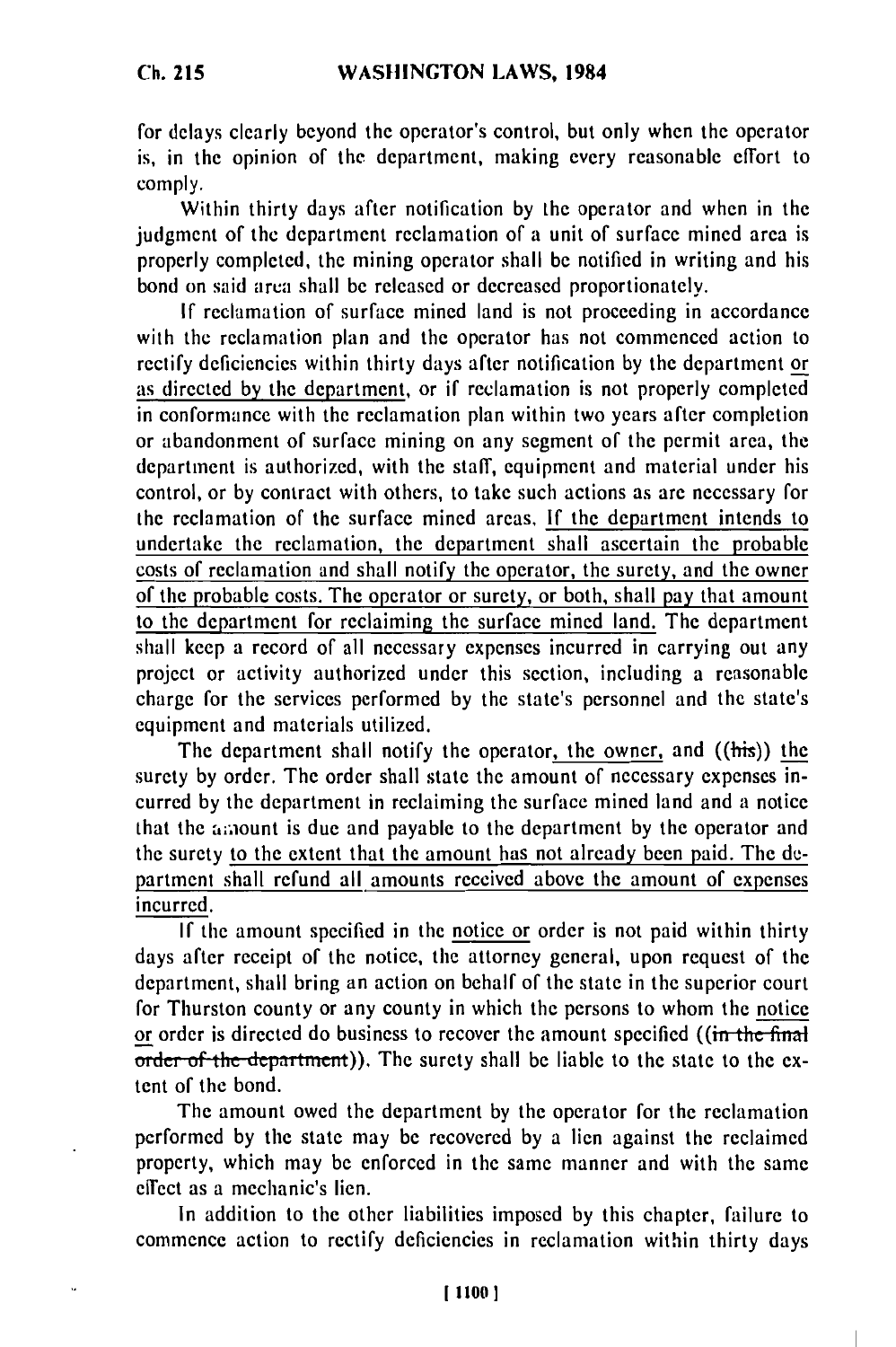after notification **by** the department or failure satisfactorily to complete reclamation work on any segment of the permit area within two years after completion or abandonment of surface mining on any segment of the permit area shall constitute sufficient grounds for cancellation of a permit and refusal to issue another permit to the delinquent operator until such deficiencies are corrected by the operator.

Sec. 7. Section 17, chapter 64, Laws of 1970 ex. sess. and RCW 78- .44.160 are each amended to read as follows:

When the department finds that an operator is conducting surface mining on an area for which a valid operating permit is not in effect, or is conducting surface mining ir. any manner not authorized by his operating permit or by the rules and regulations adopted by the department, the department may forthwith order such operator to suspend all such operations until compliance is effected or assured to the satisfaction of the department. In the event the operator fails or declines to obey such order, ((the **facts** *nay* be reported by the department to the attorney general)) the operator shall be subject to a civil penalty in an amount of not more than five hundred dollars for each violation. Every day on which a failure or declining to obey the order continues is a separate violation.

The penalty provided for in this section shall be imposed by notice in writing, either by certified mail with return receipt requested or by personal service, to the person incurring the penalty. Within fifteen days after the notice is received, the person incurring the penalty may apply in writing to the department for the remission or mitigation of the penalty. Upon receipt of the application, the department *may* remit or mitigate the penalty upon whatever terms the department in its discretion considers proper, provided the department considers the remission or mitigation to be in the best interests of carrying out the purposes of this chapter.

A person incurring a penalty under this section may appeal the penalty as provided in RCW 78.44.170. The appeal shall be filed within thirty days of receipt of notice imposing the penalty unless an application for remission or mitigation is made to the department. When an application for remission or mitigation is made, the appeal shall be filed within thirty days of receipt of notice from the department setting forth the disposition of the application.

A penalty imposed under this section becomes due and payable thirty days after receipt of a notice imposing the penalty unless application for remission or mitigation is made or an appeal is filed. When an application for remission or mitigation is made, the penalty becomes due and payable thirty days after receipt of notice setting forth the disposition of the application unless an appeal is filed from the disposition. **If** an appeal of the penalty is filed, the penalty becomes due and payable only upon completion of all review proceedings provided for in RCW 78.44.170 and the issuance of a final decision by the department confirming the penalty in whole or in part.